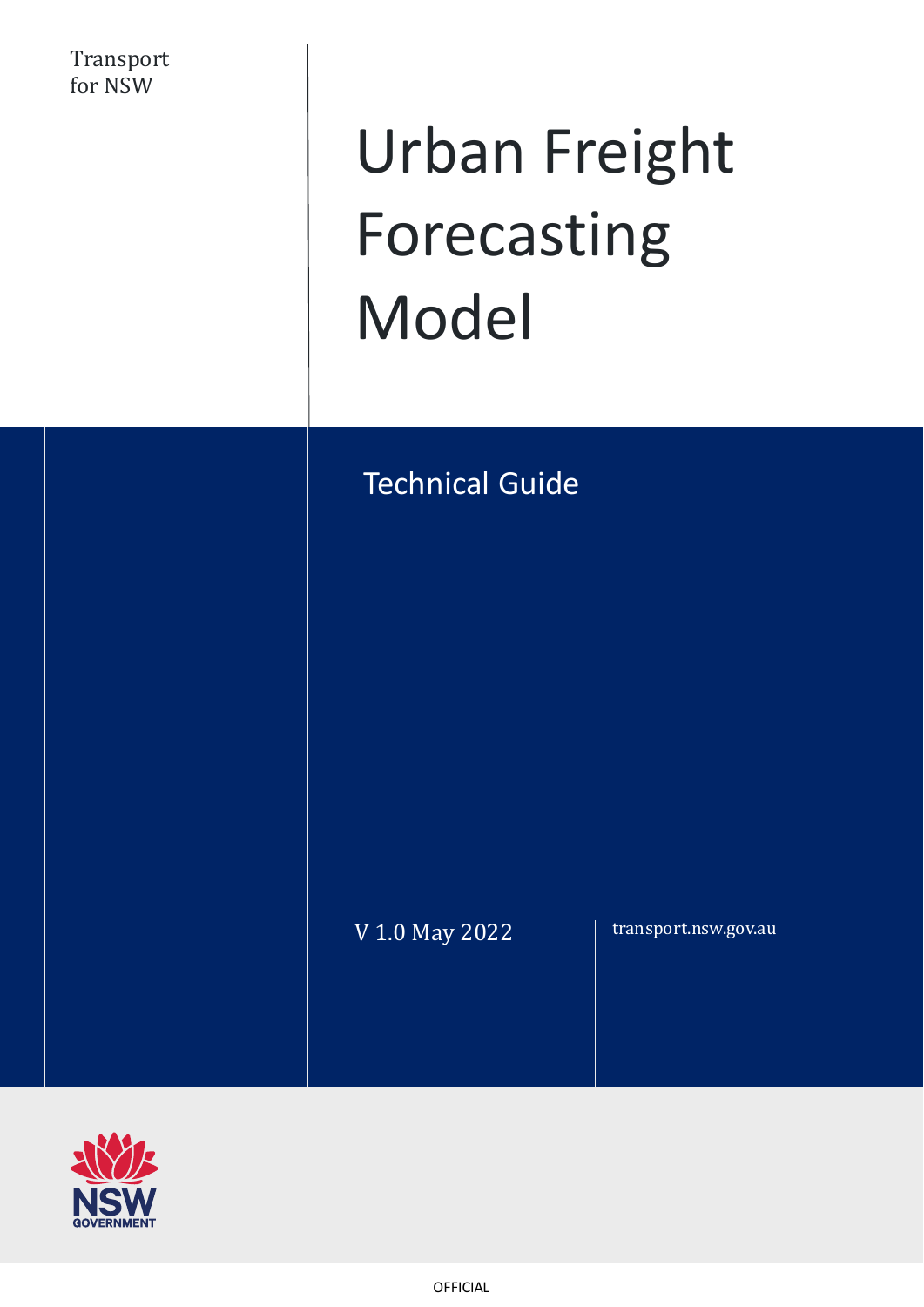# **Table of Contents**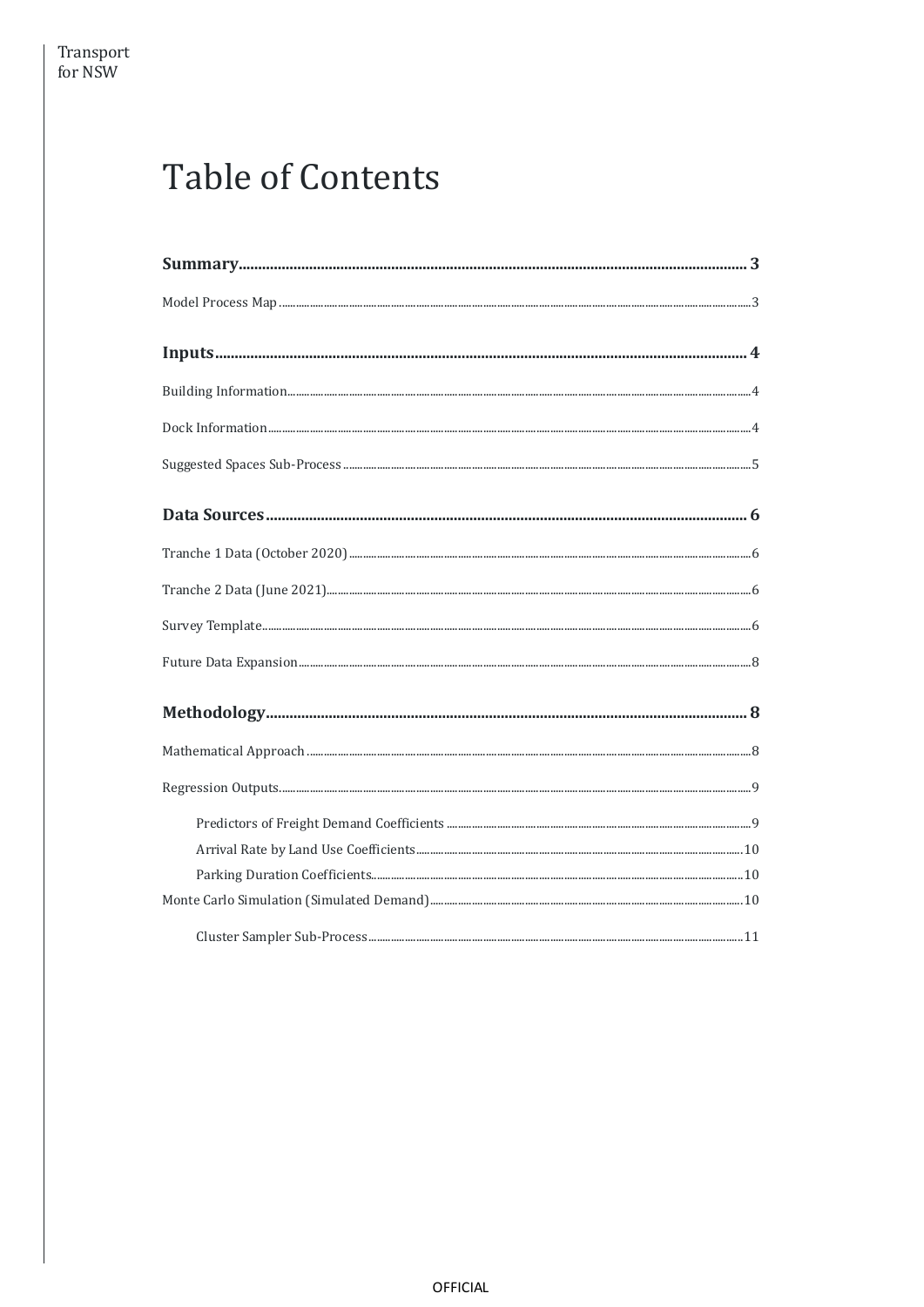# <span id="page-2-0"></span>Summary

The purpose of this document is to provide technical guidance for the Urban Freight Forecasting Model (UFFM) so that users may understand the data and methodology behind its outputs.

The model aims to support decision-making processes through better estimates of the levels and types of freight & servicing activity generated by buildings, as well as the performance of their dock provisions.

At its simplest, the model applies regression analysis to a consolidated dataset of freight survey activity. The coefficients produced by this are combined with the building information entered by the user and fed into a simulation. The simulation provides the model with a statistical distribution of outcomes where averages are taken from and presented in various dashboards for the user.



*Figure 1: Model Structure*

The project was undertaken in close collaboration with researchers from University of Melbourne who led the development of the model and its methodology. A research paper about the model and methodology was submitted to the Australasian Transport Research Forum (Aljohani et al. Predicting freight demand for planning loading docks).



# <span id="page-2-1"></span>**Model Process Map**

The below diagram shows how the model works at a very high level.



*Figure 2: High level summary of model*

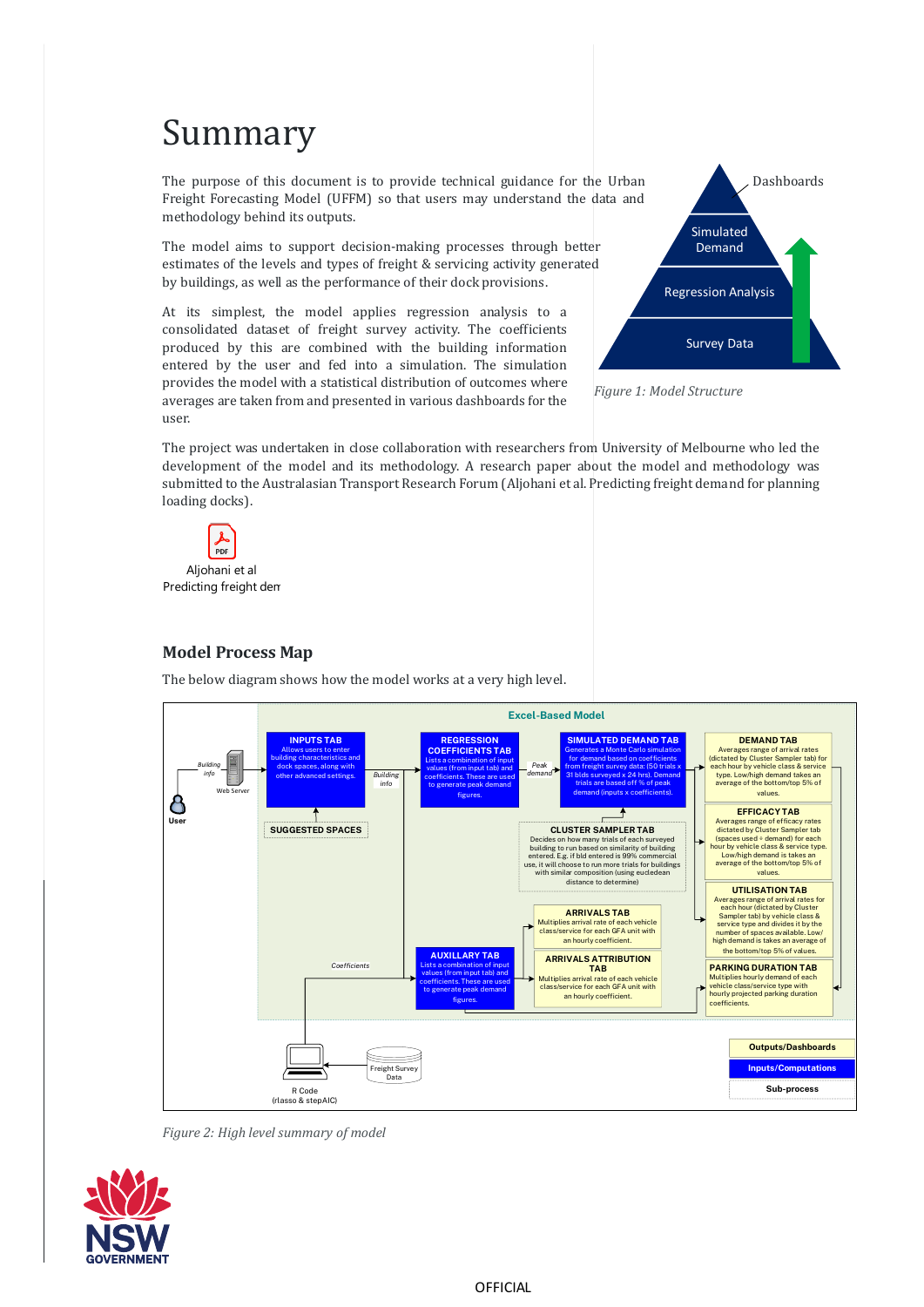# <span id="page-3-0"></span>Inputs

The 'Inputs' tab acts as the interface between user and model and can be split into two main sections with the first section focusing on the building information, and the second focusing on dock performance.

# <span id="page-3-1"></span>**Building Information**

These inputs are key predictors of freight and ultimately determine the demand and arrival rates generated by the building. They combine with the regression coefficients to generate levels of peak demand which feed into the 'Simulated Demand' tab.

# **Urban Freight Forecasting Model**

A guide for forecasting freight & servicing demand and loading dock performance.

Please enter values into yellow boxes for the parameters of the building.

This model is based on traffic assessment of buildings across Sydney in 2020-21. Various analtyical and statistical techniques are used to provide forecasts of freight and servicing activity.

# **Building Information**

Please enter charactersitics about the building, including the floor space of each land use that the building will contain, or leave blank if unknown. Land use and size are substantial factors in determining how many freight & servicing trips a building will generate.

| Number of floors                       | $\Omega$                   |  |
|----------------------------------------|----------------------------|--|
| Commercial area, m2                    | $\Omega$                   |  |
| Residential area, m2                   | $\theta$                   |  |
| Number of apartments                   | 0                          |  |
| Retail area, m2                        | $\mathbf{0}$               |  |
|                                        |                            |  |
| Availability of a dedicated goods lift | no<br>$\checkmark$         |  |
| Primary use type                       | commercial<br>$\checkmark$ |  |

*Figure 3: Building Information Inputs*

- Number of floors and availability of goods lift affect service times
- Commercial, residential and retail floor space are combined with regression coefficients and are also used by the model to compare the building with those surveyed for relevancy.

# <span id="page-3-2"></span>**Dock Information**

This section allows users to test different combinations of loading dock spaces while also suggesting an optimal starting point.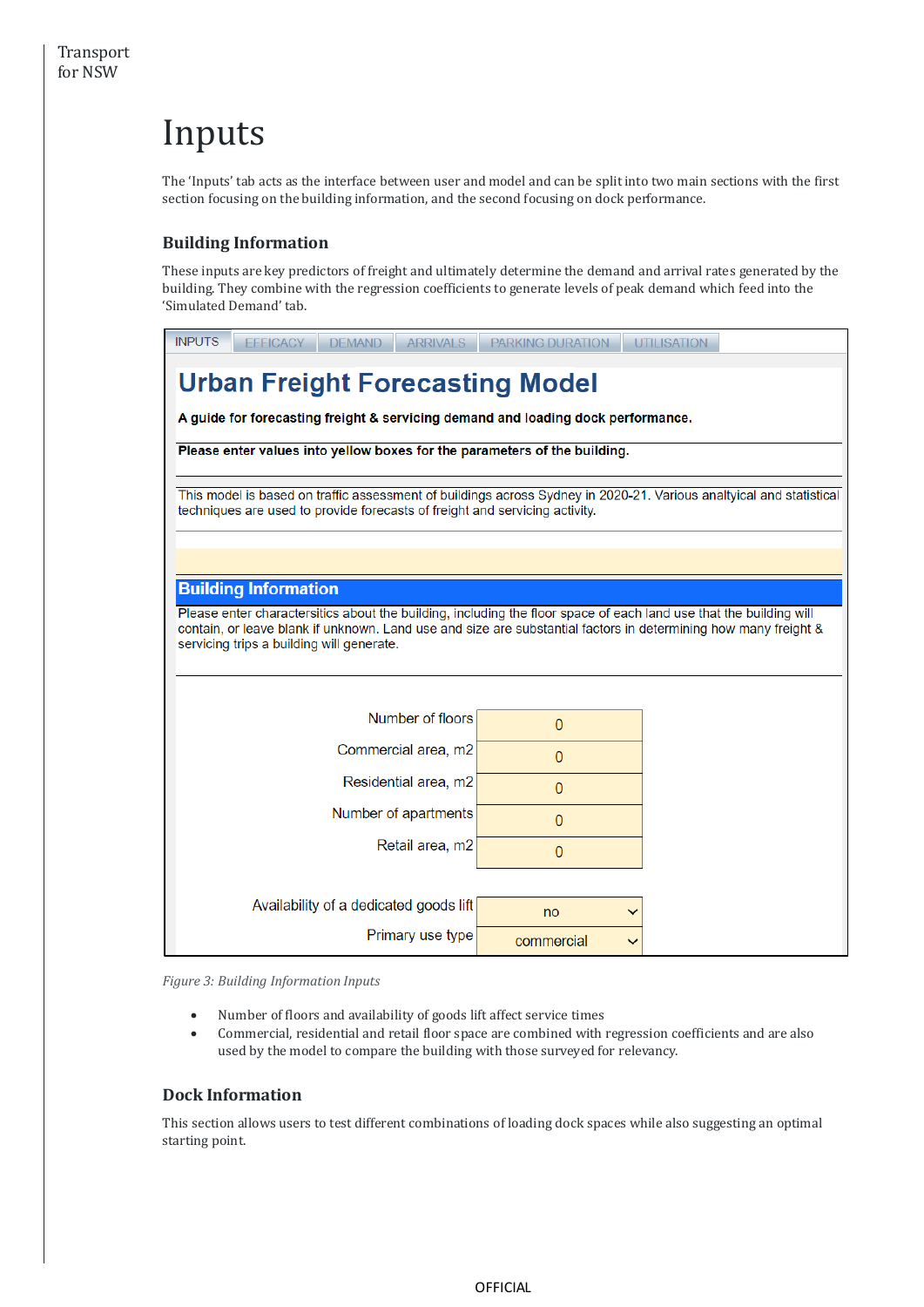| Parking spaces provided by building for commercial vehicles                                                                                                                                                                                                           |                                 |                                      |                                                                                                                                                              |
|-----------------------------------------------------------------------------------------------------------------------------------------------------------------------------------------------------------------------------------------------------------------------|---------------------------------|--------------------------------------|--------------------------------------------------------------------------------------------------------------------------------------------------------------|
| Please enter the proposed number of commercial parking spaces provided by<br>the building. This will enable our model to test the performance of these spaces<br>against forecasted demand. A combination of suggested spaces can be<br>generated to assist planning. |                                 | <b>Suggest Spaces</b>                |                                                                                                                                                              |
|                                                                                                                                                                                                                                                                       | No. of spaces provided          | No. of spaces suggested              |                                                                                                                                                              |
| Small (B99, Vans, Utes)                                                                                                                                                                                                                                               |                                 |                                      |                                                                                                                                                              |
| Medium (SRV, Small Truck)                                                                                                                                                                                                                                             |                                 |                                      |                                                                                                                                                              |
| Large (MRV, HRV, Large Trucks)                                                                                                                                                                                                                                        |                                 |                                      |                                                                                                                                                              |
|                                                                                                                                                                                                                                                                       |                                 |                                      |                                                                                                                                                              |
|                                                                                                                                                                                                                                                                       |                                 |                                      |                                                                                                                                                              |
|                                                                                                                                                                                                                                                                       | <b>Show Advanced Analytics</b>  |                                      |                                                                                                                                                              |
| <b>Advanced analysis settings (optional)</b>                                                                                                                                                                                                                          |                                 |                                      |                                                                                                                                                              |
| Please only use this section if you are familiar with the technical workings of the model.                                                                                                                                                                            |                                 |                                      |                                                                                                                                                              |
|                                                                                                                                                                                                                                                                       |                                 |                                      | Enter the user-specific upper and lower percentile to enforce the range of                                                                                   |
| Percentile corresponding to "low" demand                                                                                                                                                                                                                              |                                 |                                      | demand values that can be allowed in the demand estimation. The applied<br>percentiles will exclude unusual and/or rare values.                              |
| Percentile corresponding to "high" demand                                                                                                                                                                                                                             |                                 |                                      |                                                                                                                                                              |
|                                                                                                                                                                                                                                                                       |                                 |                                      |                                                                                                                                                              |
| Simulation sample testing (1-50) <sup>1</sup>                                                                                                                                                                                                                         | 50                              |                                      | The number of sample tests refers to the number of iterations run by the                                                                                     |
|                                                                                                                                                                                                                                                                       |                                 | 11<br>reduce reliability of results. | simulation. Lowering this number allows quicker processing time but may                                                                                      |
|                                                                                                                                                                                                                                                                       |                                 |                                      |                                                                                                                                                              |
| Average M2 per apartment                                                                                                                                                                                                                                              |                                 |                                      | The average m3 per apartment size. This should considering all space                                                                                         |
|                                                                                                                                                                                                                                                                       |                                 |                                      | provisions within development not otherwise identified. Eq common space. I<br>number of apartments is not specified as an input, specified residential space |
|                                                                                                                                                                                                                                                                       |                                 | is divided by this amount.           |                                                                                                                                                              |
|                                                                                                                                                                                                                                                                       | <b>Close Advanced Analytics</b> |                                      |                                                                                                                                                              |
|                                                                                                                                                                                                                                                                       |                                 |                                      |                                                                                                                                                              |
|                                                                                                                                                                                                                                                                       |                                 |                                      |                                                                                                                                                              |
| Calculate freight activity and dock performance                                                                                                                                                                                                                       |                                 |                                      |                                                                                                                                                              |
|                                                                                                                                                                                                                                                                       |                                 |                                      |                                                                                                                                                              |
|                                                                                                                                                                                                                                                                       |                                 |                                      |                                                                                                                                                              |

*Figure 4: Dock inputs*

- The number of dock spaces entered is used by the 'Efficacy' tab to assess the percentage of vehicles that were able to be accepted by the dock and determine how many of each vehicle class will be rejected back onto the network.
- The advanced settings allow the user to manually override what the model deems "low" and "high" scenarios in the 'demand table' under the 'Demand' tab. By default, the model considers the top and bottom 5% of iterations/outcomes as high/low scenarios. A lower number will reduce processing time but may affect the reliability of results.



### <span id="page-4-0"></span>**Suggested Spaces Sub-Process**

*Figure 5: Suggested spaces sub-process*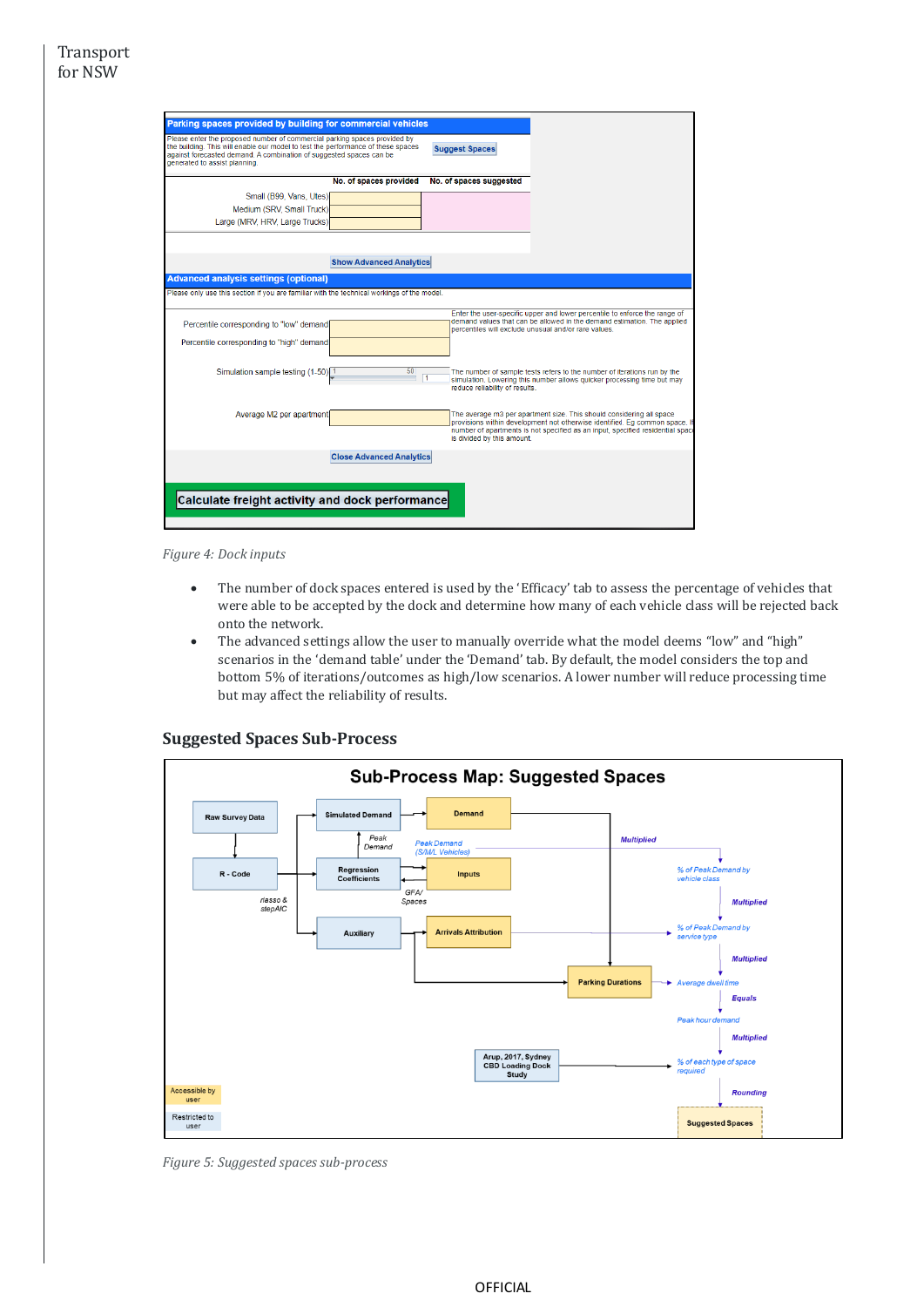# <span id="page-5-0"></span>Data Sources

A comprehensive data collection effort was conducted to survey 32 buildings of varying sizes, locations, land use sizes and types in two different tranches in October 2020 and June 2021. Surveys of each building were conducted on three consecutive weekdays (Tuesday to Thursday) to capture:

- Freight & servicing activity
- Parking in the dock
- Parking and walking in from nearby kerbside spaces

Movements were captured by a combination of video surveillance and manual staff where obstructions or multidirectional arrivals were initially observed.

While most of the chosen buildings are primarily commercial, many of these contained retail spaces of up to 3,000m<sup>2</sup> which have been captured by the model. Two sites surveyed under tranche 2 were excluded from the model due to their significantly lower levels in freight & servicing volumes which were attributed to the pandemic.

| <b>Building ID</b> | <b>Suburb</b>     | <b>Primary Land Use</b> | Size (GFA)            |
|--------------------|-------------------|-------------------------|-----------------------|
| <b>Building 1</b>  | <b>Sydney CBD</b> | Commercial              | 40,200 m <sup>2</sup> |
| Building 2         | North Sydney      | Residential             | 14,500 m <sup>2</sup> |
| <b>Building 3</b>  | North Sydney      | Residential             | 38,500 m <sup>2</sup> |
| Building 4         | Sydney CBD        | Residential             | 38.500 m <sup>2</sup> |
| <b>Building 5</b>  | <b>Sydney CBD</b> | Residential             | 41,500 m <sup>2</sup> |
| Building 6         | Green Square      | Residential             | 28,000 m <sup>2</sup> |
| <b>Building 7</b>  | Parramatta        | Commercial              | 24,000 m <sup>2</sup> |
| Building 8         | Parramatta        | Commercial              | 22,000 m <sup>2</sup> |
| Building 9         | Parramatta        | Commercial              | 8,500 m <sup>2</sup>  |
| Building 10        | Parramatta        | Commercial              | $10,000 \text{ m}^2$  |
| <b>Building 11</b> | North Sydney      | Commercial              | 29,500 m <sup>2</sup> |
| Building 12        | Parramatta        | Commercial              | 18,500 m <sup>2</sup> |
| Building 13        | North Sydney      | Commercial              | 26,000 m <sup>2</sup> |
| Building 14        | Sydney CBD        | Commercial              | 42,000 m <sup>2</sup> |
| Building 15        | <b>Sydney CBD</b> | Commercial              | 44,000 m <sup>2</sup> |
| Building 16        | Sydney CBD        | Commercial              | 17,500 m <sup>2</sup> |
| Building 17        | <b>Sydney CBD</b> | Commercial              | 66,000 m <sup>2</sup> |
| milam laulu        |                   |                         |                       |

# <span id="page-5-1"></span>**Tranche 1 Data (October 2020)**

<span id="page-5-2"></span>*Table* 1*: Tranche 1 site list*

# **Tranche 2 Data (June 2021)**

| <b>Building ID</b> | <b>Suburb</b>     | <b>Primary Land Use</b> | Size (GFA)               |
|--------------------|-------------------|-------------------------|--------------------------|
| Building 1         | Parramatta        | Residential             | $21.500 \text{ m}^2$     |
| Building 2         | Parramatta        | Residential             | $25.000 \; \mathrm{m}^2$ |
| <b>Building 3</b>  | <b>Sydney CBD</b> | Residential             | $20.000$ m <sup>2</sup>  |
| Building 4         | Sydney CBD        | Commercial              | 27.500 m <sup>2</sup>    |
| <b>Building 5</b>  | North Sydney      | Commercial              | 45.000 m <sup>2</sup>    |
| Building 6         | North Sydney      | Commercial              | $22.000 \text{ m}^2$     |
| <b>Building 7</b>  | North Sydney      | Residential             | 15,000 m <sup>2</sup>    |
| Building 8         | North Sydney      | Commercial              | 12.000 m <sup>2</sup>    |
| Building 9         | Macquarie Park    | Residential             | $19.000 \text{ m}^2$     |
| Building 10        | Parramatta        | Commercial              | $26.500 \text{ m}^2$     |
| Building 11        | <b>Sydney CBD</b> | Commercial              | $40,000 \text{ m}^2$     |
| Building 12        | Sydney CBD        | Commercial              | 24.500 m <sup>2</sup>    |
| Building 13        | <b>Sydney CBD</b> | Commercial              | $46.000$ m <sup>2</sup>  |
| Building 14        | Sydney CBD        | Commercial              | 66,500 m <sup>2</sup>    |
| <b>Building 15</b> | <b>Sydney CBD</b> | Commercial              | $16,000 \text{ m}^2$     |

*Table* 2*: Tranche 2 site list*

### <span id="page-5-3"></span>**Survey Template**

The following template was used to convert video footage of freight and servicing events into rows of records for analysis in Excel. Each event/row represents an arrival and departure of a freight & servicing activity to a building.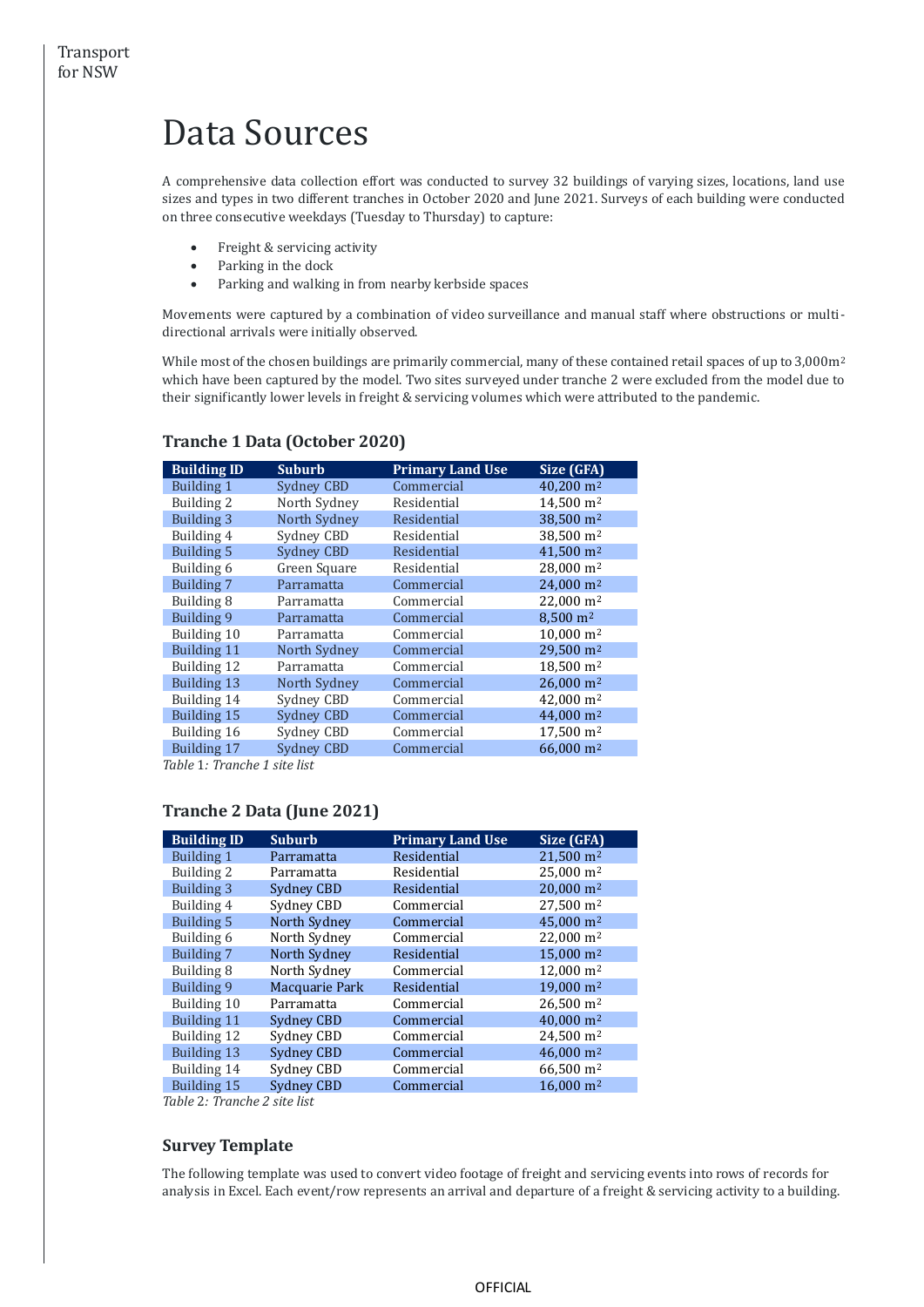| Seq | <b>Site</b> | Event<br><b>Date</b><br>$\boldsymbol{\mathcal{S}}$<br><b>Week</b><br>day | Park<br>Loca<br>tion | Cam<br>Locati<br>on                   | <b>Vehicle</b><br>ID | <b>Arrival</b><br>Time | <b>Queue</b><br>Length | Entry<br><b>Time</b> | Dwell<br>Time | <b>Vehicle</b><br><b>Type</b> | <b>Visit</b><br><b>Type</b> | Activity<br><b>Type</b> | Exit<br>Time | Remarks                                |
|-----|-------------|--------------------------------------------------------------------------|----------------------|---------------------------------------|----------------------|------------------------|------------------------|----------------------|---------------|-------------------------------|-----------------------------|-------------------------|--------------|----------------------------------------|
|     | Site        | 15/06<br>/2021<br>Tuesd<br>ay                                            | Outsi<br>de<br>Bld X | Outsid<br>e of<br>Loadi<br>ng<br>dock |                      | 5:51:12                |                        | 5:51:1<br>∠          | 6:46:3<br>⇁   | Ute                           | Trade<br>&<br>Servic<br>e   | Service                 | 12:37:<br>49 | White<br>colour ute<br>with no<br>logo |

*Table 3: Freight assessment template*

The following data validation lists were used to ensure consistent categorisation during the input process. A visual guide was provided to staff to assist with the categorisation of vehicles and activities.

| <b>Vehicle type</b>        | <b>Visit type</b>     | <b>Activity type</b> |
|----------------------------|-----------------------|----------------------|
| Ute                        | Trade & Service       | Service              |
| SUV                        | <b>Removalist</b>     | Parking              |
| Car                        | Private parking       | Waste                |
| SRV "Small Rigid Vehicle"  | Waste collection      | Delivery/Pickup      |
| Pedestrian                 | Courier               | Passenger Services   |
| Van                        | Other Freight         | Unidentifiable       |
| Motorbike                  | Laundry Service       | Construction         |
| Bicycle                    | Food                  |                      |
| MRV "Medium Rigid Vehicle" | <b>Bulky Delivery</b> |                      |
| Taxi                       | Passenger Services    |                      |
| <b>Station Wagon</b>       | <b>Beverages</b>      |                      |
|                            | Unknown               |                      |
|                            | Construction          |                      |

*Table 4: Freight activity & vehicle classifications*

The screenshot below shows a sample of video footage recorded by the freight surveys. Many sites have multiple points of access for freight & servicing like dock and lobby entrances – it is important to consider the complexity and added costs these require to monitor when selecting sites to survey.

In dense urban areas where on-site dock parking and nearby kerbside parking is limited, additional cameras are often required to capture the arrival characteristics of events occurring outside of the nearby proximity. In the screenshot below, freight & servicing activity could have come from outside of camera view (blue lines), so more cameras were needed to capture along the street. When choosing sites like this, it is often more cost effective to measure a neighbour building which shares street parking.



*Figure 6: Freight assessment video screenshot*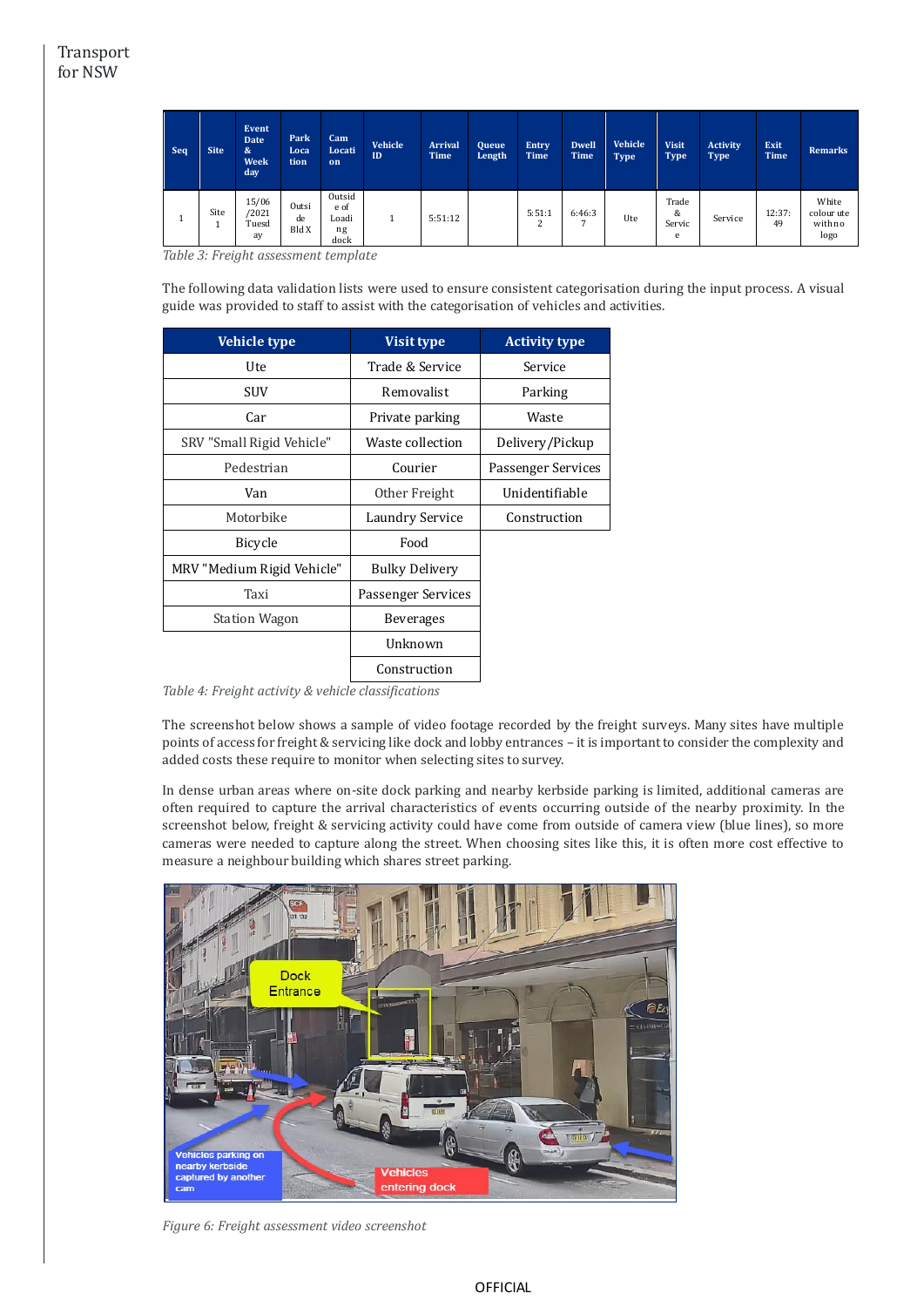# <span id="page-7-0"></span>**Future Data Expansion**

By having a consistent input template for capturing freight & servicing events, the same process can be reliably duplicated and more easily fed into the regression analysis. The Urban Freight team is open to accepting submissions of data collected externally to incorporate into the model provided they are:

### **Robust**

Enough sites and days should be captured to give a meaningful picture of freight demand for each building. The methodology/camera set-up would need to include *all freight & servicing activities* that each building generates. This includes drivers entering the dock and those parking/walking from nearby streets and loading zones.

#### **Statistically distributed and relevant**

The number and types of sites should be diverse enough to provide a significant distribution of data points for the regression model to work effectively. This is especially important for the land use, size and locations of buildings where high correlations were found for freight demand.

#### **Consistent**

For future datasets to be accepted by the regression analysis, the data needs to be in a format consistent with previous entries and definitions. (e.g., using the same weekdays for survey timelines and having the same definitions of what constitutes a bulky delivery etc.)

#### **Have high quality assurance**

Previous data collection methods involved manual video processing to convert footage of events to Excel datasets. Considerable time was spent reviewing and cleansing this data to ensure that it was reliable and accurate. While emerging technology like AI and machine learning are proving to be promising, a level of assurance needs to be applied to ensure the data reported accurately reflects the events being recorded.

#### **Cost-effective**

Adding new data to the regression model is most cost effective when done in batches of several buildings. These would take some time to validate, incorporate, and test the model and would need a minimum time interval of every 6 months to be actioned regularly.

# <span id="page-7-1"></span>Methodology

# <span id="page-7-2"></span>**Mathematical Approach**

The approach is summarised below:

- 1. **Data entry –** For each of the 32 buildings, vehicle records were captured over three working days. Data was used to generate descriptive statistics
- 2. **Demand inference –** Demand was calculated for each time point *t* (minute) of each of 3 days for each building for small, medium and large vehicles
- 3. **Compute peak demand for each vehicle class for each building –** Peak demand from vehicles of size *j* in building *i* (*Demand\_peakij*) is the maximum demand observed over the three days corrected for outliers' presence. The 99th percentile was used instead of the maximum so that extremely unusual situations occurring less than 1% of the time are neglected to exclude sporadic demand.
- **4. Predictive modelling of peak demand based on a building's characteristics**

### ▪ **Conceptual Modelling**

*Demand\_peakij* was modelled by creating 3 models: one for each vehicle class, based on 32 observations (1 per building). This model was intended to predict peak demand for each vehicle class for a given building, using residential area, number of apartments, commercial and retail area, and availability of a dedicated elevator as inputs. The potential pool of predictors was based on the conceptual model, which considered moderating effects of the number of floors, presence of a dedicated elevator, and primary use type on the relationship between residential, commercial, and retail space peak demand.

### ▪ **Modelling method justification**

The estimation procedure was selected according to several criteria that allow the inclusion of nonlinearities (such as log-linear relationships instead of linear ones) and interactions to account for the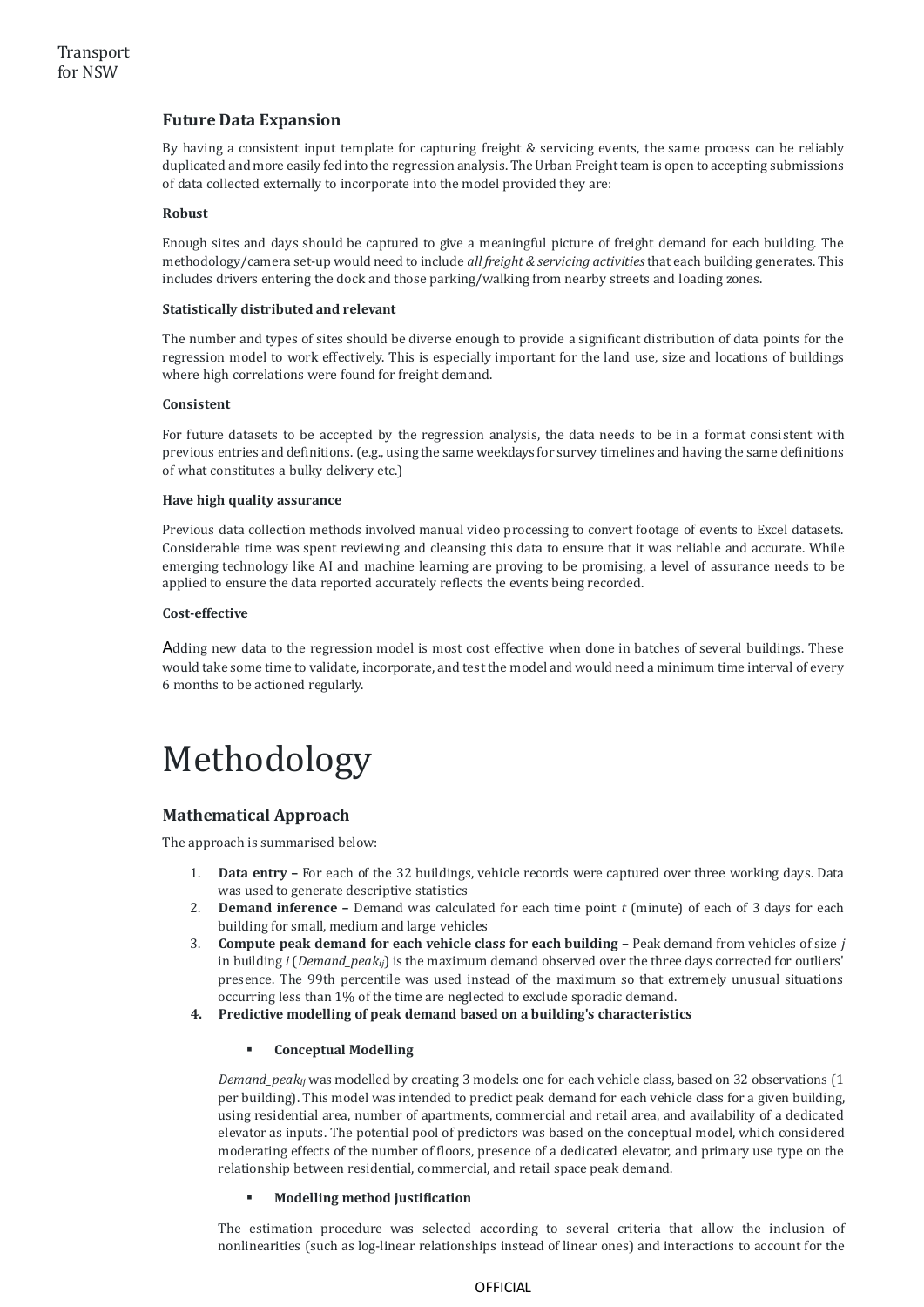possibility of a differential effect of one variable on the outcome depending on the value of another variable. The model should be able to work with many predictors when the sample size is small. Regularised generalised linear regression models appeared to meet the above criteria. Regularisation essentially means eliminating irrelevant predictors. Two variable selection techniques were used, including LASSO and the stepwise variable selection minimisation technique

### ▪ **Model Results**

The demand for small vehicles is determined by *retail\_area*, *commercial\_area*, *log(residential\_apts+1)* and the interaction between (i.e. product of) *commercial\_area* and *elevator\_dedicated*. The model implies that having dedicated elevator results in a lower accumulation of small vehicles in the commercial's building dock if there is a dedicated elevator. The demand for medium vehicles is determined by *log (retail\_area + 1)*, *commercial\_area*, *log (residential\_apts + 1)*, *log(floors), and commercial\_area: elevator\_dedicated*.

Demand for large vehicles is determined by *log (retail\_area + 1), commercial\_area*, and *log (floors)*.

### • **Model Validation**

Despite the natural presence of some unexplained heterogeneity in peak demand across buildings, the resulting set of 3 models was shown to fit data reasonably well. Predicted demand values and actual demand across the 17 buildings are strongly correlated as Pearson's correlation coefficient of 0.78 represents a high correlation. The mean absolute error (MAE) is 2 vehicles, which is a good result considering that the total demand varies across 31 buildings from 5 to 21 with a mean of 8.9 and standard deviation of 5.6. The  $R^2$  of the forecast model is 0.61, which indicates a reliably accurate model prediction for the demand.

### ▪ **Inferring common shapes of intra-day relative demand dynamics**

Although peak demand "maximum parking demand throughout the whole day" varies depending on the building's size and other factors, intra-day trends of relative demand (percentage of peak demand) were found to be consistent across buildings of the same primary use category. Simply, the demand patterns based on relative demand is more accurate than values of demand, i.e. more accurate to predict that 45% of peak demand in a building happens at 9:35AM than predicting 3 small spaces are specifically occupied at 9:35 AM.

### ▪ **Unsupervised clustering of buildings by intra-day dynamics**

Buildings were clustered using all 18 variables produced using the 6 time periods and 3 vehicle classes present in the model to reveal common shapes of intra-day dynamics of relative demand e.g., average relative parking demand for small vehicles from 6 am to 9 am).

Two distinct clusters were discovered using a model-based clustering technique. Cluster 1 is distinguished by a distinct peak between 9 am and 12 pm. Cluster 2 lacks a consistent peak and has a more evenly distributed parking demand during the day. It was discovered that clusters are linked to the primary use sort. Cluster membership prediction is rational and straightforward since all primarily commercial buildings belong to cluster 1 and all primarily residential buildings belong to cluster 2.

# <span id="page-8-0"></span>**Regression Outputs**

The mathematical approach produces three sets of regression coefficients used by the model:

- 1. Predictors of Freight Demand feeds into 'Simulated Demand' output tab
- 2. Arrival Rate by Land Use feeds into the 'Arrival Attribution' output tab
- 3. Parking Duration feeds into the 'Parking Duration' output tab

# <span id="page-8-1"></span>Predictors of Freight Demand Coefficients

The UFFM was developed using a predictive modelling approach that incorporates regression analysis with a clustering technique. The selection of the mathematic approach to building the model using predictive modelling was based on several factors, namely:

- promoting a versatile and scalable method for model inputs,
- allowing different datasets and new variables to be used (e.g., new land-use types or vehicle types),
- being ideal for typical land-use styles and building sizes.

The approach (regularised general linear model (GLM) with clustering) allows for convenient and practical updating of results when new parking surveys become available. The methods are universal, general-purpose and are neither limited by the number of buildings, nor by the number, nor type of variables involved in peak demand prediction.

### OFFICIAL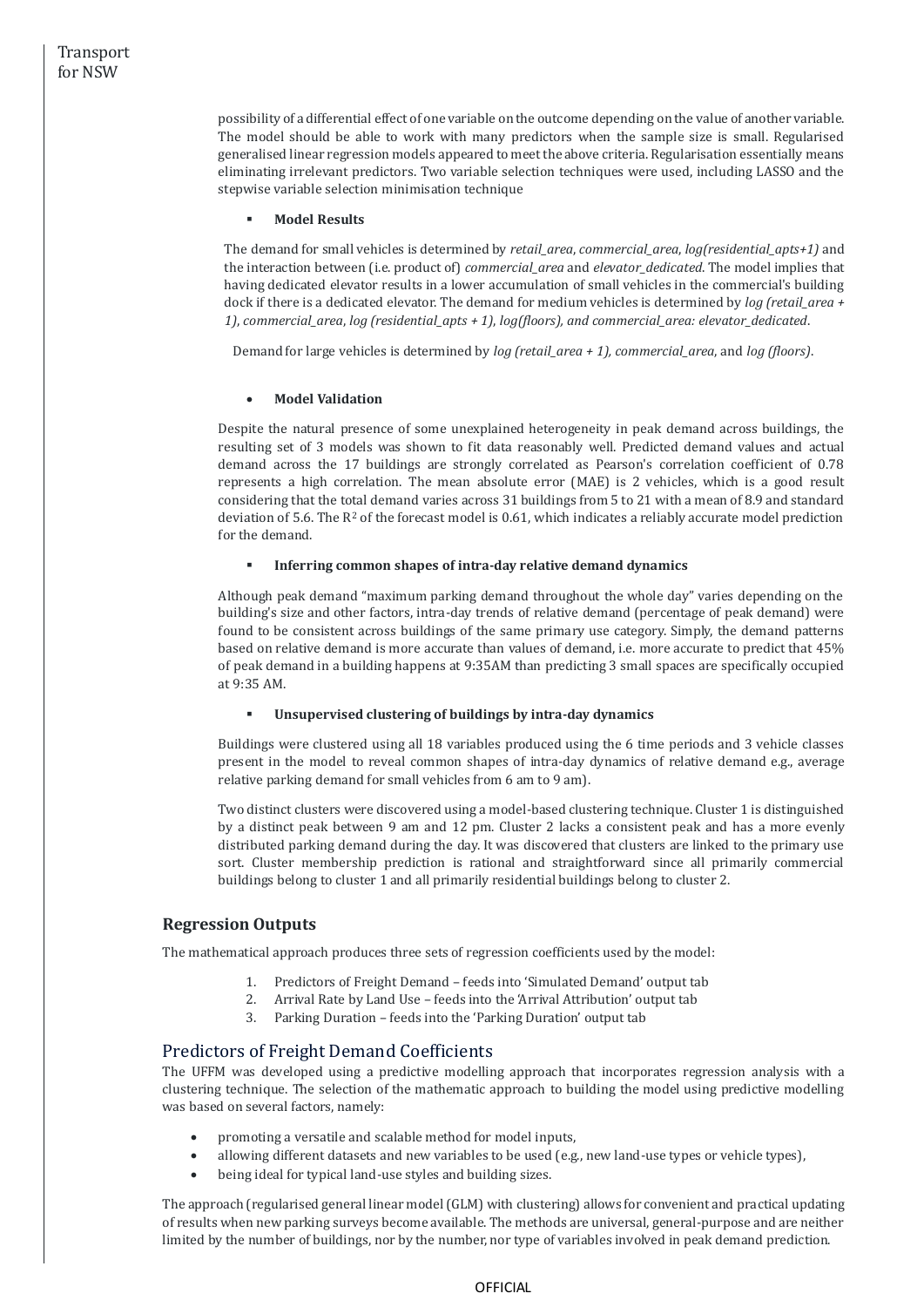The initial output of the regression analysis reveals a large set of potential model predictors, e.g. 15-20 different variables that may be selected as candidate predictors. However, for this model, the number of predictors has been refined down to only 5-8 to select the most critical/statistically significant predictors for the final model. The R code included below includes a regression algorithm "glmnet & step functions, which are a RLASSO function for GLMbased variable selection in R" that allows such a selection process to identify the key predictors.

*Example*: The regression analysis of existing 17 buildings revealed the following predictors - *log(retail\_area + 1)*, *commercial\_area*, *log(floors)*, *log(residential\_apts + 1)*, *retail\_area, and commercial\_area multiplied by elevator\_dedicated which are shown.* We have 4 parameters in the model for large vehicles, 5 – for medium vehicles and 5 – for small vehicles columns in the table should always be "class" (vehicle size), "term" (the predictor), "estimate" (the coefficient of the predictor) as shown in the screenshot below. Similarly, the regression of new datasets (new buildings) may produce similar or different predictors for the vehicle classes and land-use units.

|                                                            | $\overline{A}$ | $\mathbf{B}$                                                             | $\epsilon$          | $\circ$                  |
|------------------------------------------------------------|----------------|--------------------------------------------------------------------------|---------------------|--------------------------|
| п                                                          | class          | term                                                                     | estimate            | value                    |
| z                                                          | Large          | (Intercept)                                                              | 夜の間                 | LB.                      |
| в                                                          | Large          | $log(reta)$ area $+1$ )                                                  | <b>CALL COMPANY</b> |                          |
| A                                                          | Large          | commercial area                                                          | <b>COLOR</b>        | <b><i>CONTRACTOR</i></b> |
| Б                                                          | Large          | log(floors)                                                              | 444                 | ш                        |
| 6                                                          | Medium         | (Intercept)                                                              | 19.916              | m                        |
| 7                                                          | Medium         | $log(retail area + 1)$                                                   | 1.1.1               | <b>LE</b>                |
| 8                                                          | Medium         | commercial area                                                          | 1.00                | <b>CARD IN</b>           |
| Ð                                                          | Medium         | $log(residental_apts + 1)$                                               | 1.11                | m<br>-                   |
| 10                                                         | Medium         | log(floors)                                                              |                     | $-$                      |
| 3.3                                                        | Medium         | commercial area:elevator_dedicated                                       | <b>CALL CARDS</b>   | ÷                        |
| 12                                                         | Small          | (Intercept)                                                              |                     |                          |
| 13                                                         | Small          | retail area                                                              | 1.00                | <b>MALL</b>              |
| 3.4                                                        | Small          | commercial area                                                          | 1.00                | <b>STATISTICS</b>        |
| 15                                                         | Small          | $log(residental_apts + 1)$                                               | 1.55                | 1.0                      |
|                                                            | Small          | commercial_area:elevator_dedicated                                       | 13.393              | U.U                      |
| $\begin{array}{c}\n 16 \\ \hline\n 17 \\ 18\n \end{array}$ |                |                                                                          |                     |                          |
|                                                            |                |                                                                          |                     |                          |
| 19                                                         |                |                                                                          |                     |                          |
| 20                                                         |                |                                                                          |                     |                          |
| 21                                                         |                |                                                                          |                     |                          |
| 22                                                         |                |                                                                          |                     |                          |
| $-$                                                        |                | <b>AUXILIARY</b><br>OPTIMAL DOCK<br>REGRESSION COEFFICIENTS<br>SAMPLING. | SIMULATED DEMAND    | $+$                      |

*Figure 7: Regression coefficients*

### <span id="page-9-0"></span>Arrival Rate by Land Use Coefficients

The model utilises Excel's inbuilt LINEST() function which returns the coefficient of a straight line with known x and y values. In the case x values = land use and y values = daily raw counts of vehicle type across buildings.

# <span id="page-9-1"></span>Parking Duration Coefficients

This regression links log-transformed parking duration (in minutes) with *activity\_type*, *vehicle\_size* and the interactions of hours with the % of commercial and residential areas. Thus, it allows parking duration to vary across activity types, vehicle classes and assumes that the marginal impact of each hour differs depending on the % of residential/commercial area in the building.

Similarly, new types of areas can be included, e.g., log(*hotel\_perc+1*). Log-transformation of *resid\_perc* and *commercial\_perc* was found useful to prevent too fast increase of log(p*arking\_duration\_num*) in response to increase of *resid\_perc* and *commercial\_perc*. Overall, log-transformations are often useful if they allow making the distributions of variables more symmetric (less skewed and thus less prone to the impact of rarely observed values).

Only events where parking duration was less than 7 hours were included as inputs into the regression analysis.

# <span id="page-9-2"></span>**Monte Carlo Simulation (Simulated Demand)**

The 'Simulated Demand' worksheet is a Monte Carlo simulation that generates the demand of the building.

It contains a maximum of 50 demand profile combinations (% of peak demand) for each hour of each building recorded in the survey dataset for a total of 34,800 combinations.

Percentage of peak demand was used to calculate each iteration of the simulation and used to derive absolute demand. This is because the clustering analysis of the data revealed two main intra-day patterns of residential and commercial buildings. While absolute demand *(number of utilised parking spaces at time point t)* varies from building to building quite substantially, patterns of relative demand *(proportion of utilised parking spaces at time point t to the maximum observed demand for a bldg.)*, can be more accurate and predictable. Simply, the demand patterns based on relative demand are more accurate than values of demand (i.e., more accurate to predict that xx% of peak demand happens at 9:35AM than predicting x small spaces at 9:35).

For this reason, the simulated demand figures express demand values for the 32 buildings as % of peak demand. These were converted from absolute demand values by using the R code 'Simulated Demand Script' mentioned in the previous section.

### **OFFICIAL**